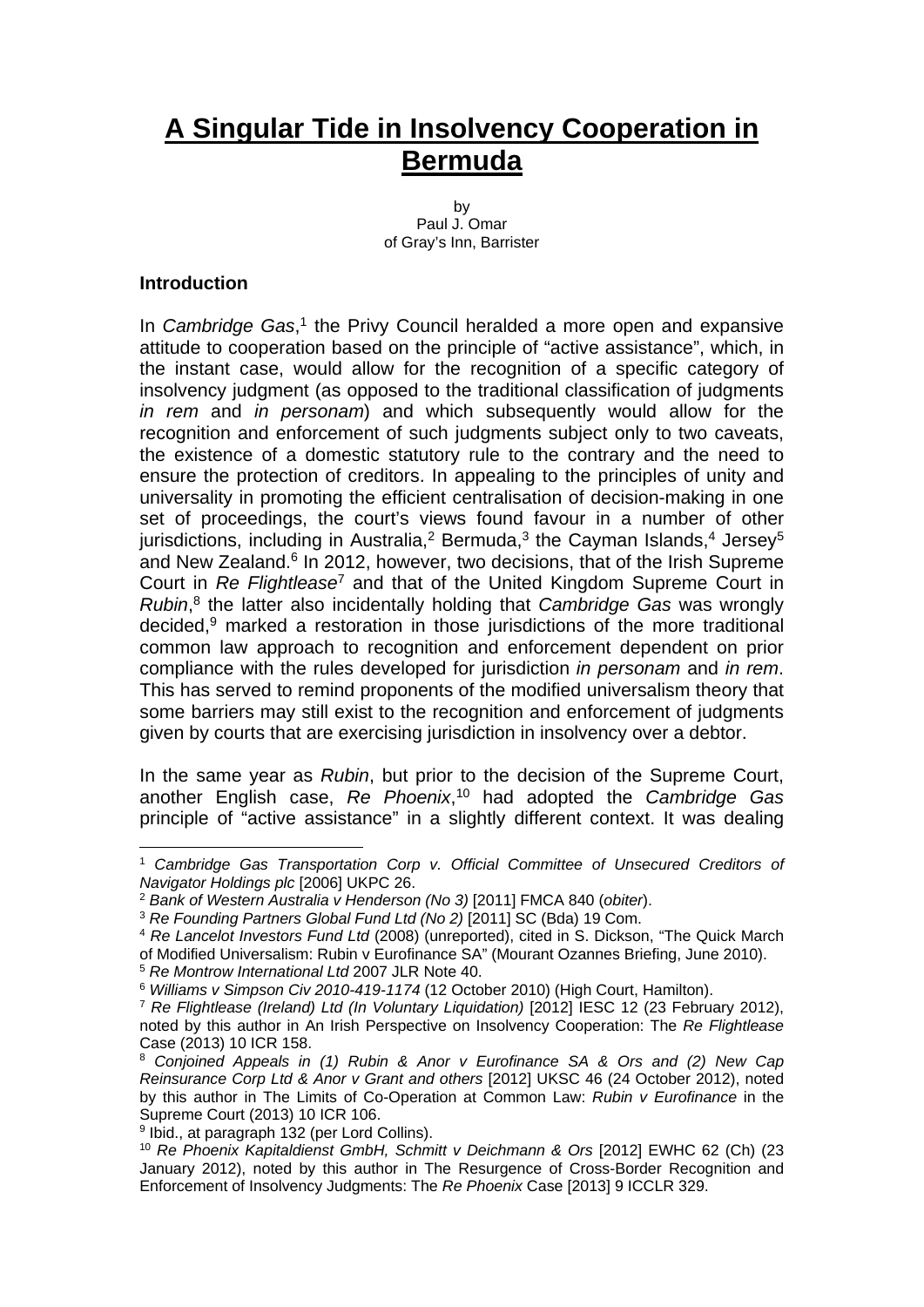with the issue of whether the common law would allow assistance so as to permit the application of domestic provisions to come to the aid of an officeholder acting on the basis of an appointment made in a foreign proceeding, who wished to bring proceedings within the jurisdiction, but might otherwise lack the powers to do so, absent the opening of a local insolvency proceeding. The court in *Re Phoenix* held four things: (i) that the common law contains powers to recognise and assist foreign office-holders; (ii) that assistance means doing whatever the court could do in domestic proceedings; (iii) that insolvency proceedings are about collective enforcement for the benefit of all creditors and include, the issue in that case in particular, set aside proceedings directed at third parties; and (iv) that set aside proceedings are in fact central to the purpose of insolvency proceedings.<sup>11</sup> As such, the officeholder would be permitted to bring the set aside action within the jurisdiction by the common law extending the benefit of the domestic statutory provision, which might otherwise be unavailable to the office-holder.

Although decided later in time, the judgment in *Rubin* did not apparently disavow *Re Phoenix*, in fact omitting to mention it. As such, the persuasive precedent it set was subsequently followed in 2013 in the Cayman Islands in *Primeo*, 12 a case that arose out of the Madoff litigation and which also involved the issue of claw-back transactions. In this case, the judge extended the benefit of the domestic provisions that would allow for the bringing of proceedings and, incidentally, mentioned his preference for the approach in *Cambridge Gas* to that in *Rubin*. In doing so, the judge in *Primeo* also appeared to restrict *Rubin* to its facts in much the same way as a later case in Ireland has also attempted to limit the impact of *Re Flightlease*, trying to preserve greater discretion for the courts as far as assistance is concerned.13 It is also noteworthy that *Re Flightlease* itself did not rule out the particular change in rules contemplated by *Cambridge Gas*, but solely on the basis of consensus being achieved between the common law courts as to the desirability of such a move.

A little later in 2013, and relying on the judgements in *Re Phoenix* and *Primeo*, Chief Justice Kawaley in Bermuda acknowledges a judicial preference for the *Cambridge Gas* methodology by permitting the common law to come to the aid of a foreign liquidator seeking a discovery and examination order against a third party.<sup>14</sup> The case involved two companies, Saad Investments Company Ltd ("Saad") and Singularis Holdings Ltd ("Singularis"), incorporated in the Cayman Islands and which were later the subject of liquidation orders in that jurisdiction. A petition was brought for an

<u>.</u>

<sup>11</sup> Ibid., at paragraph 62.

<sup>&</sup>lt;sup>12</sup> Picard and Anor v Primeo Fund (In Official Liquidation) (unreported) (14 January 2013) (per Andrew Jones J), noted by this author in *Après Rubin: le Déluge*? Thoughts on the Future of Common Law Insolvency Cooperation (2013) 10 ICR 356.

<sup>13</sup> *Mount Capital Fund Ltd (In Liquidation) & Ors v Companies Act* [2012] IEHC 97.

<sup>14</sup> *Re Saad Investments Company Ltd (In Official Liquidation)* and *Re Singularis Holdings Ltd (In Official Liquidation)* (2013) SC (Bda) 28 Com (15 April 2013), noted by this author in The "Empire" Strikes Back: Lessons for the Mother Country in Insolvency Cooperation [2013] 11 ICCLR 411. Appreciation is due to His Honour Judge Ian Kawaley, Chief Justice of Bermuda, for drawing the author's attention to his judgment at first instance and to that of the Court of Appeal , reported as [2013] CA (Bda) 7 Civ, that is the subject of comment in this article.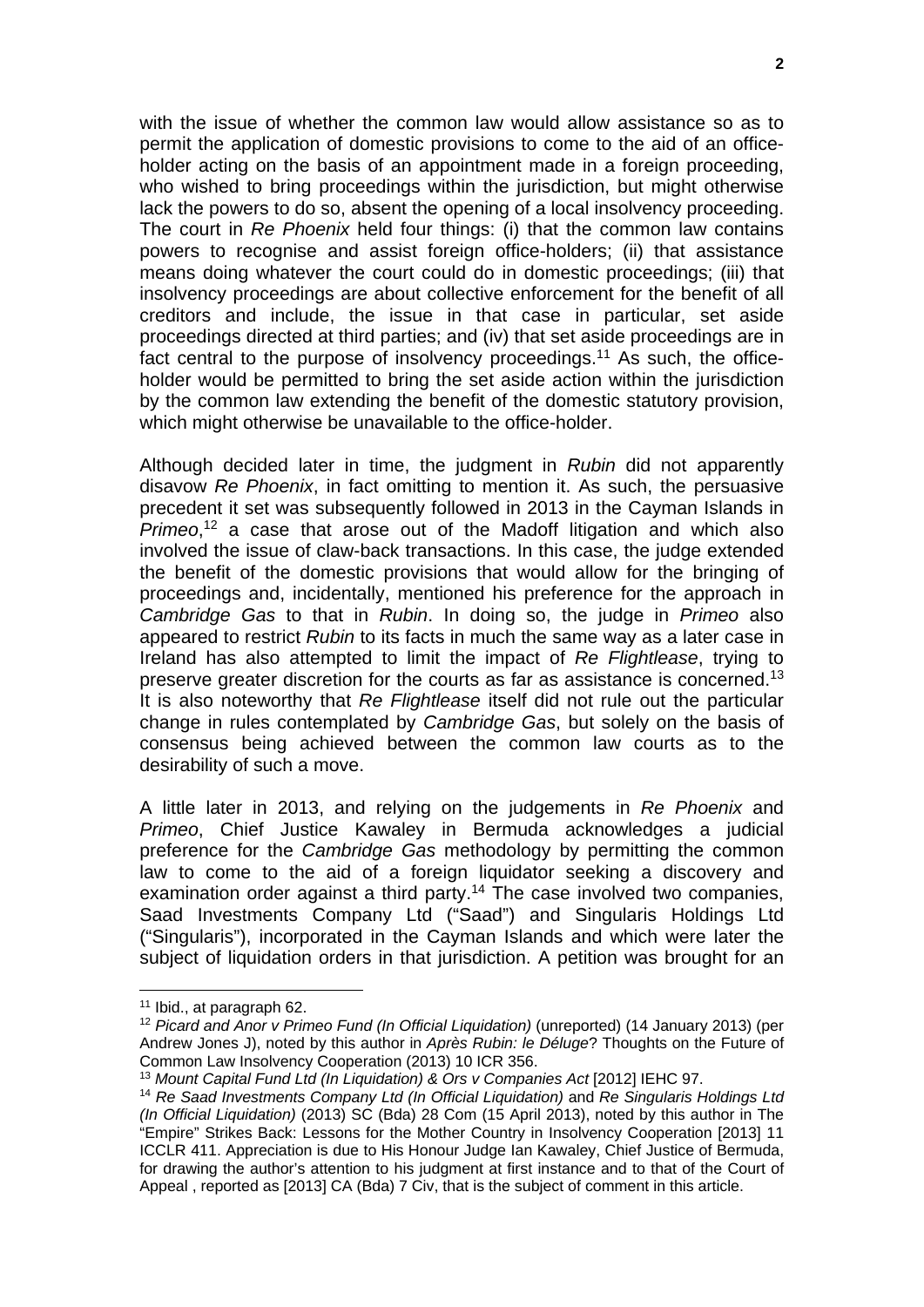ancillary liquidation in Bermuda in the case of Saad, which was granted on 14 September 2012.<sup>15</sup> The liquidators in Bermuda then applied for orders in respect of the companies on 13 February 2013 for the production of documents held by the former auditors, PriceWaterhouse Coopers, as well as the examination of certain members of the auditing practice under the terms of section 195 of the Bermuda Companies Act 1981 ("section 195").16 The liquidators of Singularis applied on 12 February 2013 for recognition and assistance at common law as well as for similar relief to that applied for in the case of Saad. Both cases were heard together for convenience,<sup>17</sup> given that challenges were being brought on similar terms to the orders that had been granted on 4 March 2013.18 In the case of Saad, given that there could be no challenge to the basis on which the ancillary liquidation had been ordered and to which section 195 would undoubtedly apply, the resistance on the part of the auditors was to the granting of the order for examination and production of documents and its scope.19 In the case of Singularis, challenges were brought in respect of the same issues as well as whether the Bermudian court was able to invoke its inherent jurisdiction to provide the assistance sought, whether at common law or by applying the statute.<sup>20</sup>

In providing a summary of his findings, $21$  the judge stated there were four elements in his findings:

- (i) Recognition might be validly forthcoming for the appointment of the liquidators in their jurisdiction and whom the court will assist at common law by the application by analogy of the statutory power contained in section 195 on the same terms as could be ordered under that provision in the case of a local or ancillary liquidation;
- (ii) The principles in *Cambridge Gas* which militate for judicial assistance at common law have survived the repudiation of the case by *Rubin* insofar as the recognition of insolvency proceedings and the appointment of office-holders in another jurisdiction was concerned;
- (iii) At the very least, the scope of the assistance that might be forthcoming to such office-holders would be governed by the inherent jurisdiction of the court together with any common law or equitable powers under the general law of Bermuda, without needing to invoke any statutes of particular application, although what could be done in a local liquidation will inform a court requiring to determine the extent of the assistance that may be forthcoming ("conservative demarcation");

<sup>15</sup> *Re Saad* and *Re Singularis*, First Instance Judgment, at paragraph 1.

<sup>16</sup> Section 195, Bermuda Companies Act 1981 reads (in part) as follows: "(1) The Court may… summon before it any officer of the company or persons known or suspected to have in his possession any property of the company or supposed to be indebted to the company, or any person whom the Court deems capable of giving information concerning the promotion, formation, trade, dealings, affairs or property of the company. (2) The Court may examine such person on oath… (3) The Court may require such person to produce any books and papers in his custody or power relating to the company...'

<sup>17</sup> *Re Saad* and *Re Singularis*, First Instance Judgment, at paragraph 2.

<sup>18</sup> Ibid., at paragraph 3.

<sup>19</sup> Ibid., at paragraph 4.

<sup>20</sup> Ibid., at paragraph 5.

 $21$  Ibid., at paragraph 8(a).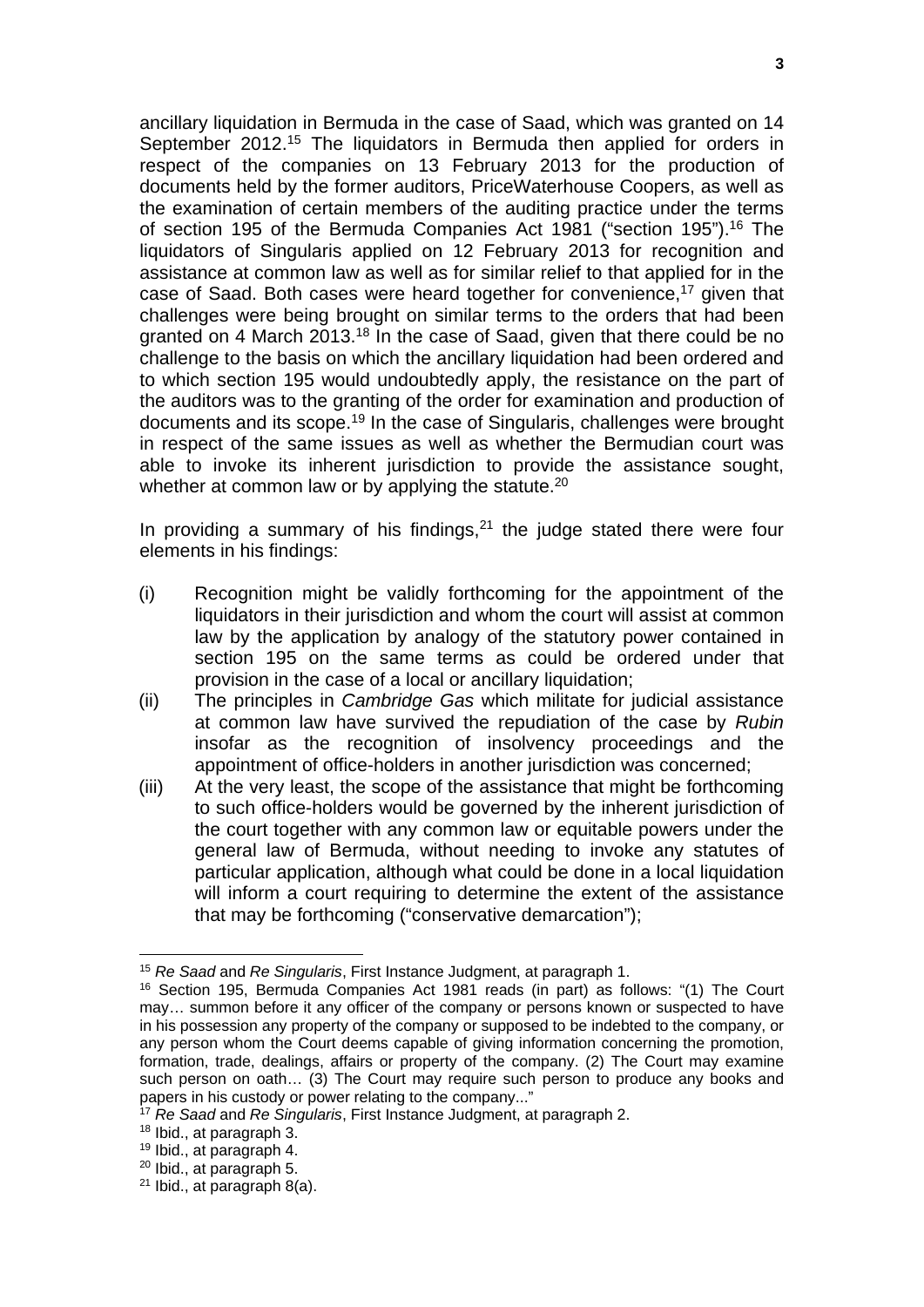(iv) Alternatively, applying *Cambridge Gas*, particularly where it approved *Re African Farms*, 22 and the persuasive precedent in *Re Phoenix* and *Primeo*, the scope of assistance could be determined by the court's inherent jurisdiction and the general law, to which would be added the statutory insolvency regime that would apply in a local primary or ancillary liquidation ("radical demarcation").

The radical interpretation which suggested itself to the Bermudan judge in the last of these elements was to directly apply the local law which permitted discovery and examination, rather than a common law palimpsest of its contents, which would inevitably rely on the court's view of its own inherent powers and extent of judicial cooperation feasible. The judge termed this approach "more principled" than any other that would serve in this case.<sup>23</sup> Referring to *Re Phoenix*, in which the judge's own journey of discovery between *Re Kingate24* and *Re Founding Partners*25 was the subject of mention, the judge noted the conclusion in that case to the effect that:

"…assistance includes doing whatever the English court could have done in the case of a domestic insolvency".26

This conclusion rested on the statement in *Cambridge Gas*, in very similar language, which authorised the:

"…domestic court [to] at least be able to provide assistance by doing whatever it could have done in the case of a domestic insolvency".<sup>27</sup>

However, a crucial element in relation to the latter statement was that it was made in a context that presupposed the statutory provision referred to could be used. For the judge, it would be a "very generous reading indeed" to transplant that statement into a context where local insolvency provisions would not apply and where an ancillary winding up would be a legal impossibility.28 However, some comfort was provided for precisely this step by the Cayman case of *Primeo*, to which reference was also made. In *Primeo*, the issue was whether the office-holder in foreign proceedings could bring a transactional avoidance claim in the Cayman Islands. Although his status had been recognised, it was accepted that the debtor he represented could not be wound up under Cayman Islands law. The issue was whether the avoidance provisions could be made available at common law by invoking the principles of assistance.

<sup>&</sup>lt;u>.</u> <sup>22</sup> *Re African Farms Ltd* [1906] Transvaal Law Reports 373.

<sup>23</sup> *Re Saad* and *Re Singularis*, First Instance Judgment, at paragraph 49.

<sup>24</sup> *Re Kingate Global Fund Ltd (in liquidation) et al.* [2011] Bda LR 2.

<sup>&</sup>lt;sup>25</sup> Above note 3.

<sup>26</sup> *Re Saad* and *Re Singularis*, First Instance Judgment, at paragraphs 50-53, citing *Re Phoenix*, above note 10, at paragraph 62.

<sup>27</sup> Ibid., at paragraph 53, citing *Cambridge Gas*, above note 1, at paragraph 22.

<sup>28</sup> Ibid., at paragraph 54.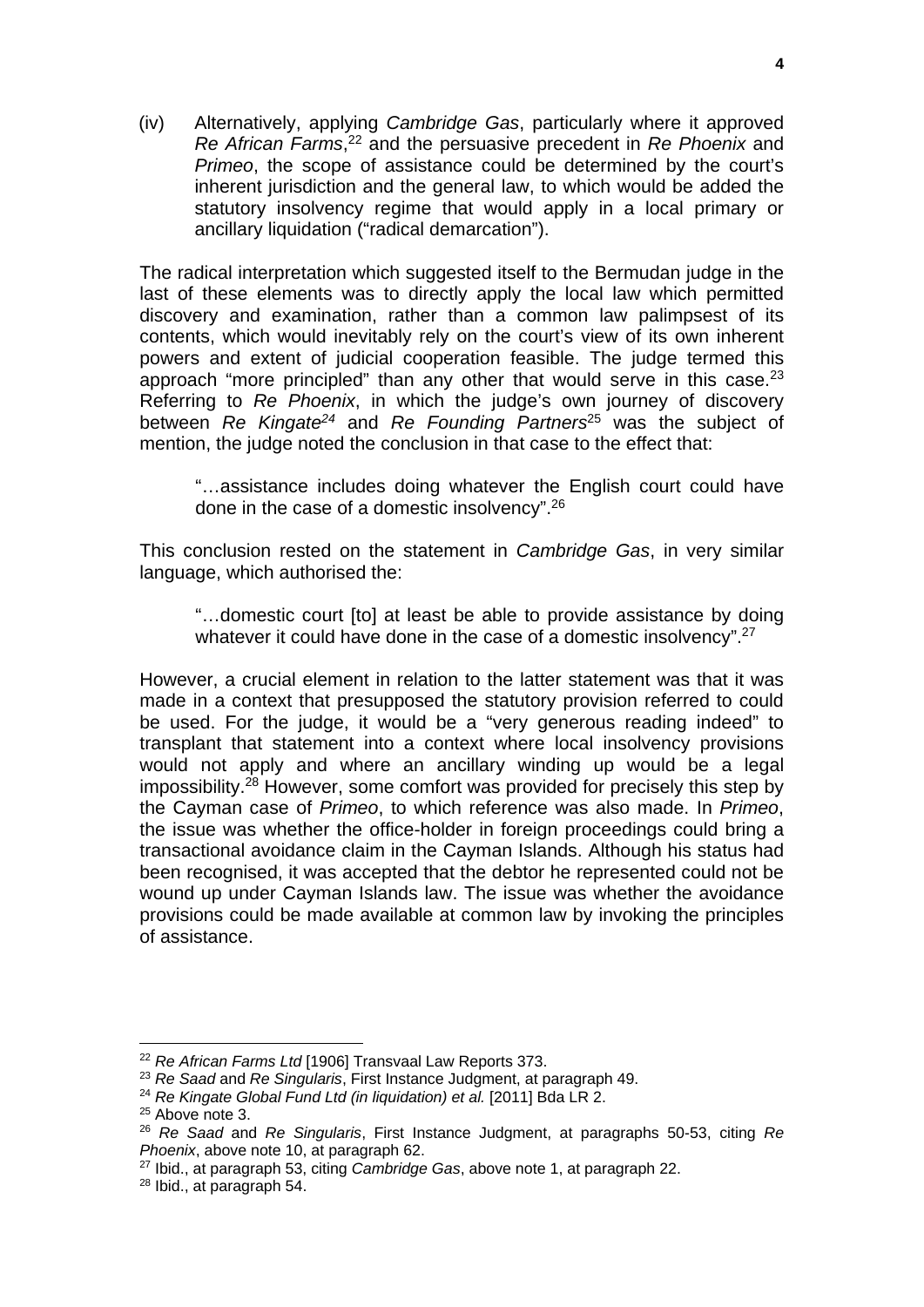The Cayman judge's findings, which were reproduced at some length,<sup>29</sup> were usefully summarised in the following way: that applying the local avoidance provisions was:

"…an incidence of recognition and… consistent with the statutory objective".30

The Bermudian judge agreed, holding that assistance was an integral part of recognition.31 Support for this position was found in *Re African Farms*, where an ancillary liquidation has also been unavailable. Yet, in that case, the court held that assistance could be given to allow the foreign office-holder to deal with local assets as if these were within the jurisdiction of the foreign court, subject to any conditions necessary to protect local creditors or where local law mandated some requirement, language also adopted as part of the reasoning in *Cambridge Gas*. The reason for this assistance was firmly based in comity, despite the fact that the foreign and local insolvency systems were not identical in all respects, and mandated recognition on the basis of principle and convenience.32

*Re African Farms* also decided matters on the basis of an analogy with the recognition of foreign judgments. The court stated that it would not re-examine matters decided by a competent court, but would treat the subject matter of the judgment as a "new and independent obligation" which the court would, as a matter of justice and expediency, recognise and enforce.33 This offered to the judge in the instant case the opportunity to consider the parallels that could be drawn with the enforcement of personal money judgments at common law. Referring to a summary of the position in Bermuda,  $34$  the judge noted the willingness of the courts in Bermuda to enforce a foreign judgment provided it were final and conclusive and not impeachable for want of compliance with any of the common law's requirements in relation to jurisdiction, procedural fairness, public policy or natural justice. For the judge, the fundamental aim of the common law proceedings to enforce a foreign money judgment was to achieve recognition on a summary basis without a full trial. This would result in a final local judgment which could be enforced using any and all of the available local procedural mechanisms. The aims of common law enforcement of a foreign insolvency order, which may include recognition of the status and/or capacity of a foreign office-holder, were "broadly similar".35

In this light, the judge asked a simple question: by declaring in an action that a foreign office-holder had been validly appointed in foreign proceedings, was the local court not "effectively domesticating" the foreign order? As such, would the result not be to declare that the recognition carried with it

<sup>29</sup> Ibid., at paragraphs 55-56.

<sup>30</sup> Ibid., at paragraph 57, citing *Primeo*, above note 12, at paragraph 41.

<sup>31</sup> Ibid., at paragraph 58.

<sup>32</sup> Ibid., at paragraphs 59-63, citing *Re African Farms*, above note 22, at 377 and 381-382.

<sup>33</sup> Ibid., at paragraph 64, citing *Re African Farms*, above note 22, at 391-392.

<sup>34</sup> Ibid., at paragraph 65, citing *Muhl v Ardra* [1997] Bda LR 36.

<sup>35</sup> Ibid., at paragraph 66.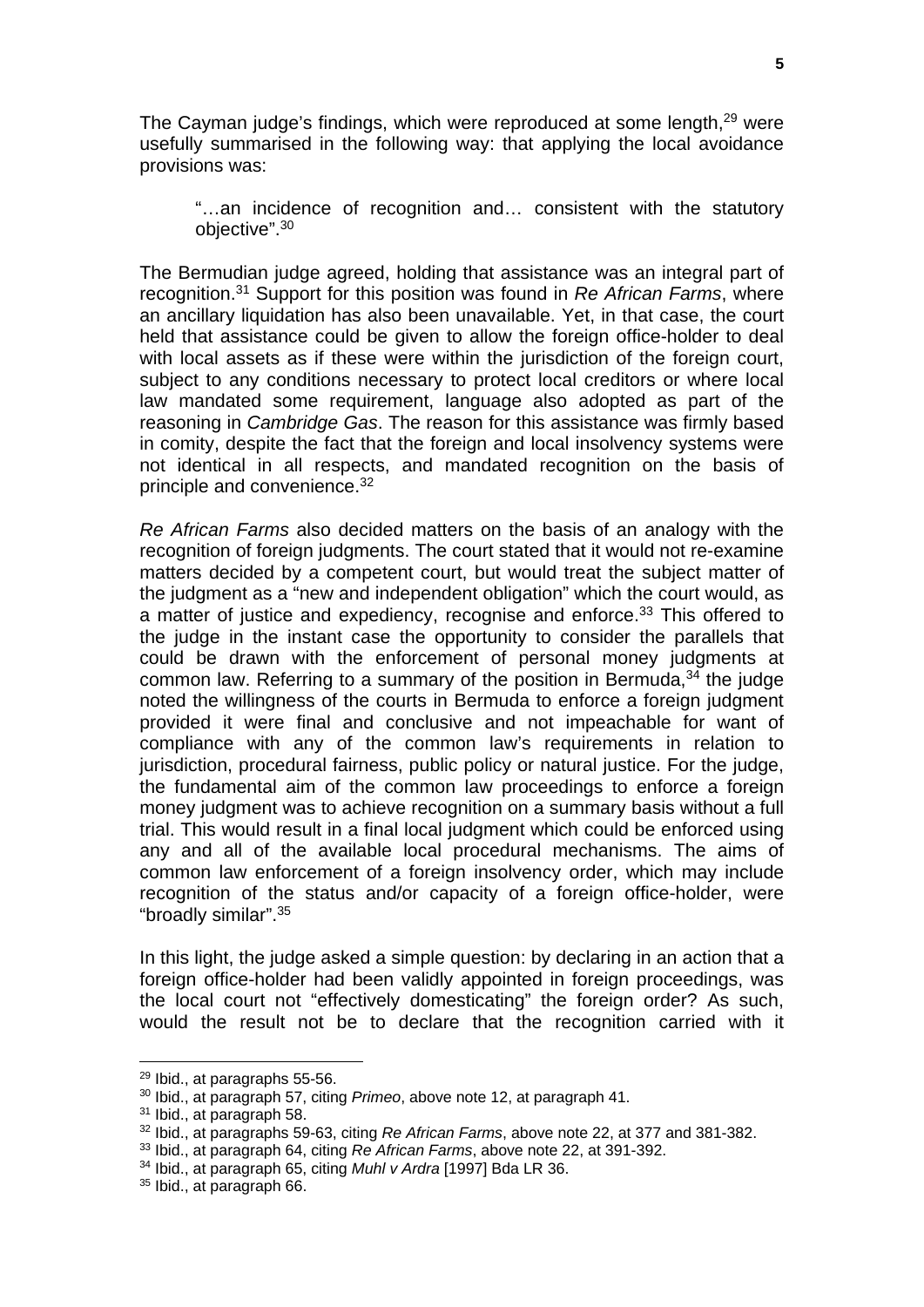recognition of the same status as the foreign office-holder would have under the law of the principal insolvency? Furthermore, would this not enable the foreign office-holder to act as an office-holder within the jurisdiction of the recognising court?36 Answering all these questions in the affirmative served as a "trigger" to bring into play the general law of Bermuda as well as, in addition, the statutory insolvency regime, provided this did not result in any distortion of the purposes of the statutory provisions nor any conflict with domestic public policy.37 For the judge, it would be absurd that the recognition process would not result in making all relevant Bermudian law available to the foreign office-holder, including, as in the instant case, provisions facilitating examination and production of documents.<sup>38</sup> However, the "domestication" of the order might not go so far as to apply the local insolvency regime in "such a comprehensive way" as to create ancillary proceedings in substance.39 This might be "a bridge too far".<sup>40</sup> Short of this, though, it would accord with both "principle and pragmatism", as well as the view in *Re African Farms*, that a recognition order should enable the foreign office-holder to take advantage of local general and insolvency law.41

### **Court of Appeal Judgment**

It was undoubtedly the case that the matter would be appealed. Apart from the interests at stake, a critical issue for the local courts was whether the principles in *Cambridge Gas*, which, as a decision of the Privy Council, would ordinarily bind them, or those in *Rubin*, which represented a statement of the common law that would be authoritative for the courts in Bermuda where the common law has been received, should apply. Were the two cases utterly irreconcilable and, if so, which approach should be preferred?

Before the Court of Appeal,<sup>42</sup> after a brief recitation of the facts,<sup>43</sup> the judge summarised the appellants' case and the four grounds on which they relied.<sup>44</sup> The first was that the court at first instance had no jurisdiction to make a winding up order against Saad, which the appellants had not sought previously to challenge before that court, but now argued against.45 The second was a similar contention aimed at the court's jurisdiction to make the orders in the case of Singularis, whether at common law or on grounds analogous to section 195. This ground rested on the argument being made that the judge at first instance was wrong to hold that *Rubin* did not fully

<u>.</u>

<sup>36</sup> Ibid., at paragraph 67.

<sup>&</sup>lt;sup>37</sup> Ibid., at paragraph 68.

<sup>&</sup>lt;sup>38</sup> Ibid., at paragraphs 69-70. The point is also made that application of the relevant conflict of laws rules would lead to the use of the *lex fori*, here Bermudian law, and the natural extension of the rules that are part of that legal order.

 $39$  Ibid., at paragraph 74, where the judge also makes the observation that his judgment should not be interpreted as affording foreign office-holders automatic access to transaction avoidance provisions on the same terms as in *Re Phoenix* and *Primeo*. 40 Ibid., at paragraph 71.

<sup>41</sup> Ibid., at paragraphs 72-73.

<sup>42</sup> Coram Zacca P, Auld JA and Bell AJA.

<sup>43</sup> Judgment of Bell AJA, at paragraphs 1-3 (Zacca P concurring with this judgment).

<sup>44</sup> Ibid., at paragraph 4.

<sup>45</sup> Ibid., at paragraph 5.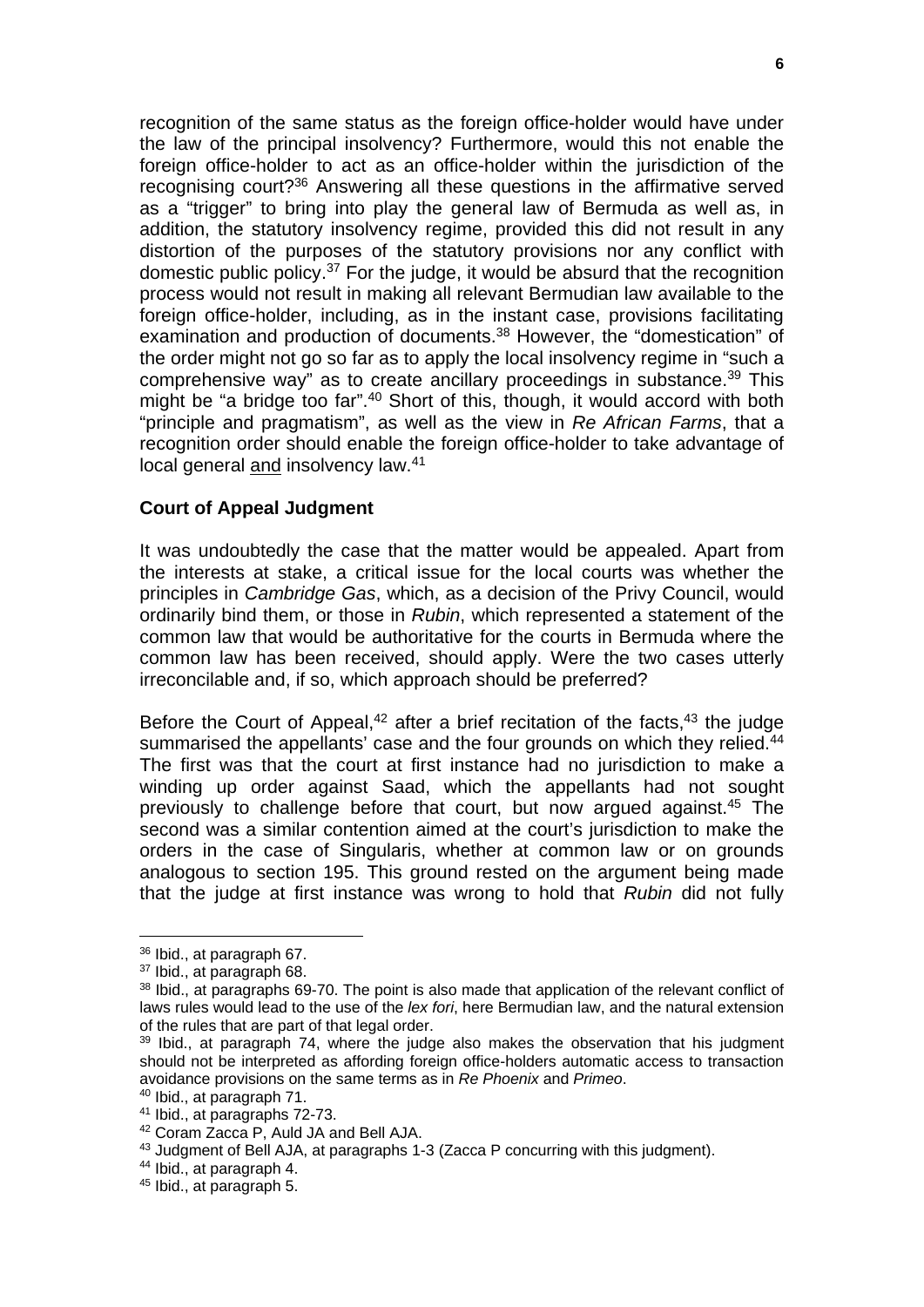disavow *Cambridge Gas* and that the court should have, where the Privy Council decision had thus been disapproved, follow the earlier case of *Al-Sabah*, 46 with which *Cambridge Gas* conflicted. Further, the appeal on this ground also rested on arguments that the court was wrong in particular to rely on the decisions in *Re African Farms*, *Re Phoenix* and *Primeo*. 47 The third ground was an alternative contention that, even if the powers existed to enable the court to do as it did, the powers could not extend beyond those available to the liquidator in his home jurisdiction, the understanding here being that the Cayman Islands equivalent would not have permitted discovery in relation to certain documents, i.e. those "relating" to the company, as opposed to those that were the company's property.48 The final ground related to the absence of undertakings being fulfilled with respect to the provision of security for costs in relation to compliance with the court's orders.<sup>49</sup>

After providing the context of the appeal, in particular some of the history of the complex litigation surrounding the liquidation of the two companies concerned,50 the judge turns to the grounds of appeal. The first argument can be dismissed easily, in the judge's view, because of the decision in *PWC v Kingate*, 51 where the court states in clear terms that a challenge against jurisdiction to wind the company up cannot be made in the course of an application made under the terms of that winding up.<sup>52</sup> This relies on the dictum of Chadwick J in *Re Mid East Trading*, 53 to the effect that a decision to challenge must be made in the context of an application to resist the making of the winding up order, to rescind it or on appeal from it and not on an application incidental to it where not "all those affected have the opportunity to be heard".<sup>54</sup> This is subject to whether, on the face of it, there has been a patent irregularity.55 Holding that there has been no such irregularity and further rejecting an argument that the appellants were strangers to the liquidation, given their status as auditors, an argument which had also been rejected in the *PWC v Kingate* case itself, the judge finds that the clear rule in that case binds the court and that the appellants accordingly have no standing to be able to challenge the liquidation order.<sup>56</sup>

On the second ground, whether the powers were available to the office-holder in the way the judge at first instance contemplated, the Court of Appeal states the essential question being whether it should consider itself to be bound by the Privy Council authority in *Cambridge Gas* or whether, in light of the decision in *Rubin*, the earlier decision in *Al-Sabah* should prevail. The court

<sup>46</sup> *Al-Sabah v Grupo Torras* [2005] 2 AC 333.

<sup>47</sup> Judgment of Bell AJA, at paragraph 6.

<sup>48</sup> Ibid., at paragraph 7.

<sup>49</sup> Ibid., at paragraph 8.

<sup>50</sup> Ibid., at paragraphs 9-16.

<sup>51</sup> *PWC Bermuda v Kingate Global Fund Ltd* (Ct of Appl) [2011] Bda LR 32.

<sup>52</sup> Judgment of Bell AJA, at paragraphs 17-19.

<sup>53</sup> *Re Mid East Trading Ltd* [1998] BCC 726.

<sup>54</sup> Ibid., at 746 (per Chadwick LJ).

<sup>&</sup>lt;sup>55</sup> Judament of Bell AJA, at paragraph 20.

<sup>56</sup> Ibid., at paragraphs 21-27. The judgement given by Auld JA would have allowed the challenge by the appellants to also succeed under this head with a consequent impact on the legitimacy of the discovery and production orders.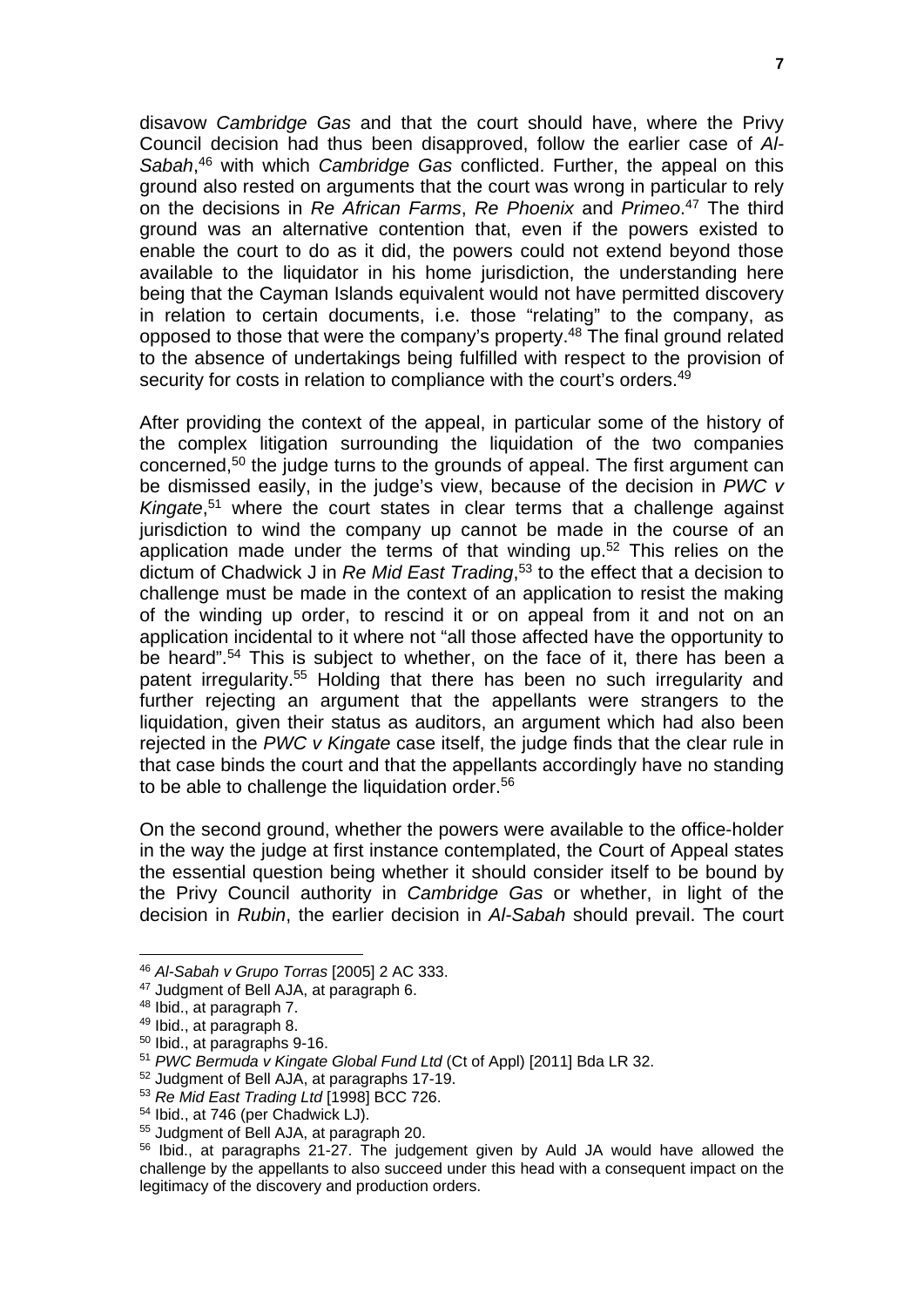does not think the decision in *Re HIH57* adds much to this debate apart from a general statement on cooperation, its subject matter being something wholly different to the present case.58 Turning to *Al-Sabah*, a decision of the Privy Council which also included Lord Hoffmann, architect of the judgment in *Cambridge Gas*, 59 the court recites the essential facts involving an application under a Letter of Request from a Bahamian court for the setting aside of two trusts established under Cayman Islands law. The Cayman court accedes to the request, holding that it has the power under the relevant statute and also as a matter of the court's inherent jurisdiction to enable the trustee to enjoy powers to apply to set aside the trusts.60 This position is confirmed at appeal and by the Privy Council. However, the judgment, in dealing with the position at common law, though accepting that an inherent jurisdiction might have been available to assist, considered it limited and, in any event, not to permit the exercise of powers under a domestic provision in circumstances not falling within its terms i.e. inherent powers cannot go beyond the boundaries of any domestic provision and are more limited in scope. This, the judge admits, is the appellants' argument "in a nutshell".61

Noting the facts of *Cambridge Gas*, 62 the court highlighted the observations of Lord Hoffmann to the effect that the arguments put forward by Cambridge Gas about submission to jurisdiction did not appear to be in keeping with economic reality given the submission of other parts of the group.<sup>63</sup> It also referred to his statement on the purpose of bankruptcy proceedings, namely as a mechanism for collective execution, before going onto Lord Hoffmann's reliance on the statement in *Re African Farms* as to the meaning of active assistance,64 which the court noted he adopted by means of the proposition that the domestic court must be able to do all it could otherwise have done in the case of a domestic insolvency, with the purpose of recognition being to avoid the office-holder or creditors from having to begin parallel proceedings by affording them the remedies they would have been entitled to had the proceedings in fact taken place before the domestic forum.65 This statement, though objected to by the appellants, who contend that *Re African Farms* was simply a case of enforcement, is at the basis of the adoption by the judge at first instance of the view that there was little doubt as to the court's jurisdictional competence to grant the remedies sought.<sup>66</sup> Before dealing with these observations, the court reviews the decision in *Rubin*, 67 noting the leading judgement by Lord Collins which it says succeeds on conflict of laws grounds.68 As to the relationship between *Rubin* and *Cambridge Gas*, the court notes Lord Mance's otherwise concurring judgment did not subscribe

<sup>57</sup> *Re HIH Casualty and General Insurance Ltd* [2008] 1 WLR 852.

<sup>58</sup> Judgment of Bell AJA, at paragraph 28.

<sup>59</sup> Ibid., at paragraph 29.

<sup>60</sup> Ibid., at paragraph 30.

<sup>61</sup> Ibid., at paragraph 31.

<sup>&</sup>lt;sup>62</sup> Ibid., at paragraph 32.

<sup>63</sup> Ibid., at paragraph 33.

<sup>64</sup> Ibid., at paragraph 34.

<sup>&</sup>lt;sup>65</sup> Ibid., at paragraph 35.

<sup>66</sup> Ibid., at paragraph 36.

<sup>67</sup> Ibid., at paragraph 37.

<sup>&</sup>lt;sup>68</sup> Ibid., at paragraph 38.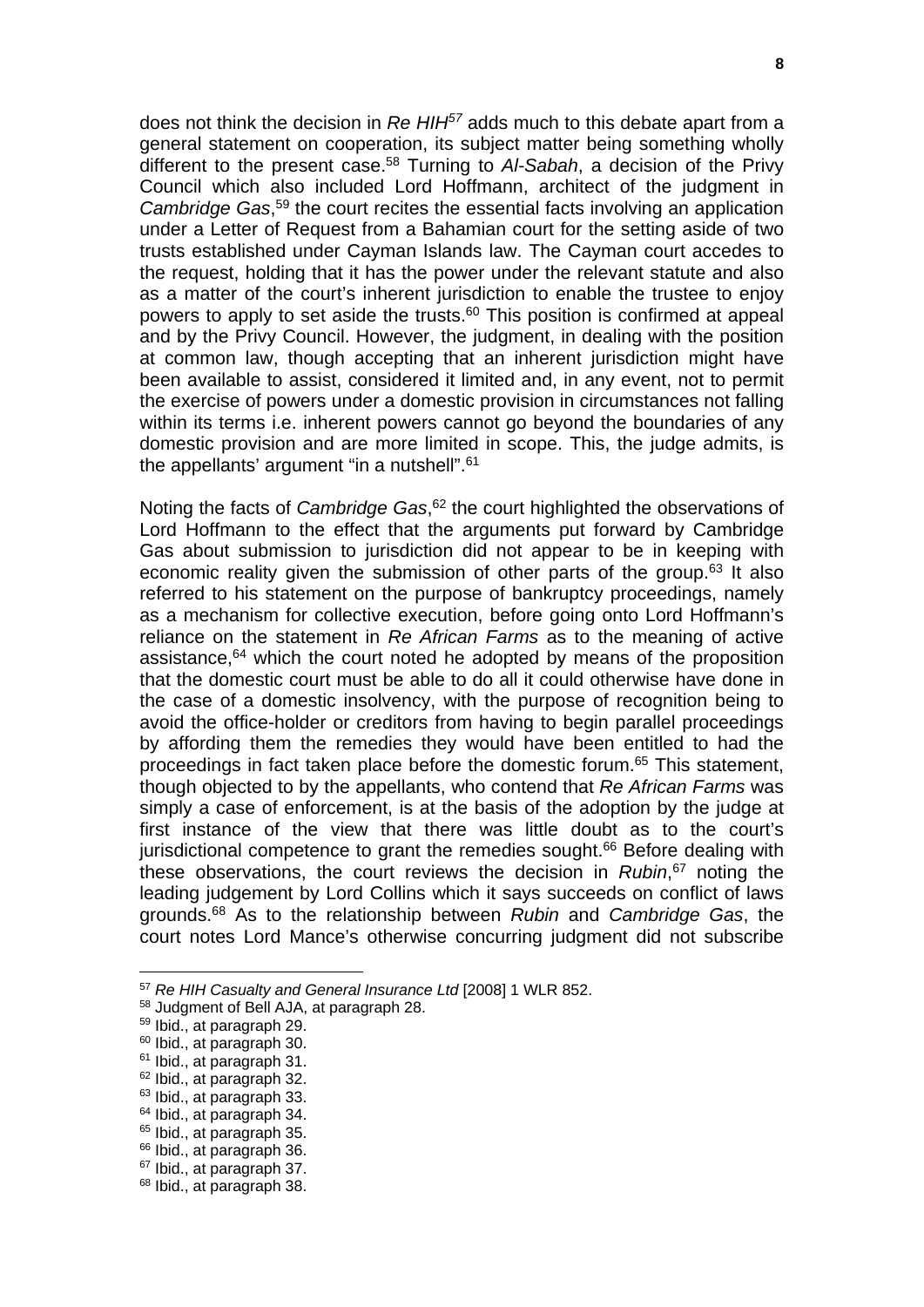necessarily to Lord Collins' "incidental observation" on the status of *Cambridge Gas* as a decision of the Privy Council.69 The court also refers to Lord Mance's statement that, notwithstanding any views on the validity of *Cambridge Gas*, the decision does not "cover or control" the facts of the appeal in *Rubin*. 70 A similar view is expressed in Lord Clarke's dissenting judgment who holds that, at the very least, *Cambridge Gas* is distinguishable, though he does not agree that it is wrongly decided.<sup>71</sup> Interestingly, the court analyses Lord Collins' own repudiation and is of the view that the rejection of *Cambridge Gas* appears to be uniquely from a conflict of laws' perspective,<sup>72</sup> citing his other views in support of the position in *Re Impex73* and Lord Hoffmann's otherwise "brilliantly expressed opinion" in *Cambridge Gas*. 74

Reiterating the appellants' position that *Rubin* had disapproved of *Cambridge Gas*, 75 the court's essential query is whether Lord Hoffmann's statement on the purpose of recognition can be regarded as the ratio of *Cambridge Gas* and if, as such, it has now been disapproved of by *Rubin*. For the court, the arguments that *Rubin* disapproved of *Cambridge Gas* are not convincing, given the contents of the majority judgment and the indications, by reason of the statements in both the concurring and dissenting judgments, that the issue of whether *Cambridge Gas* was wrongly decided may not even have been argued before the Supreme Court. Interestingly, the court inclines to the view that Lord Hoffmann's statement is not in fact the true ratio of the case and thus cannot bind the court.<sup>76</sup> After a brief aside on the nature of judicial precedent, insofar as it affects the decisions of the Privy Council,77 the court returns to the apparent conflict between *Rubin* and *Cambridge Gas*. It states, perhaps surprisingly, that consideration should be given to the context in which those statements are made, that in fact they are qualifications on the application of the principles in *Re African Farms* and are aimed at elucidating the limits on the assistance that can be offered at common law if statutory powers are not available. The reference to the purpose of recognition so as to avoid the commencement of parallel proceedings does not apply in the instant case because of the impossibility of opening those proceedings within the jurisdiction.78 Similarly, the statement in *Al-Sabah* on the inherent jurisdiction of the court to set aside a trust is not really a statement on the assistance to be granted to an office-holder of the type present in the instant case.<sup>79</sup> Dismissing much of what had been relied on by both sides in the case, the court seeks to ascertain on what basis it might be said that section 195 can apply where its parent statute has no application. Further, in the absence of that application, the court doubts that its application by way of analogy, to use

<sup>69</sup> Ibid., at paragraph 39, referring to *Rubin*, above note 8, at paragraph 178.

<sup>70</sup> Ibid., at paragraph 40, referring to *Rubin*, above note 8, at paragraph 188.

<sup>71</sup> Ibid., at paragraph 41, referring to *Rubin*, above note 8, at paragraph 192.

<sup>72</sup> Ibid., at paragraph 42, referring to *Rubin*, above note 8, at paragraph 132.

<sup>73</sup> *Re Impex Services Worldwide Ltd* [2004] BPIR 564.

<sup>74</sup> Judgment of Bell AJA, at paragraph 43, referring to *Rubin*, above note 8, at paragraphs 33 and 92.

<sup>75</sup> Ibid., at paragraph 44.

<sup>76</sup> Ibid., at paragraph 45.

<sup>77</sup> Ibid., at paragraphs 46-47.

<sup>78</sup> Ibid., at paragraph 48.

<sup>79</sup> Ibid., at paragraph 49.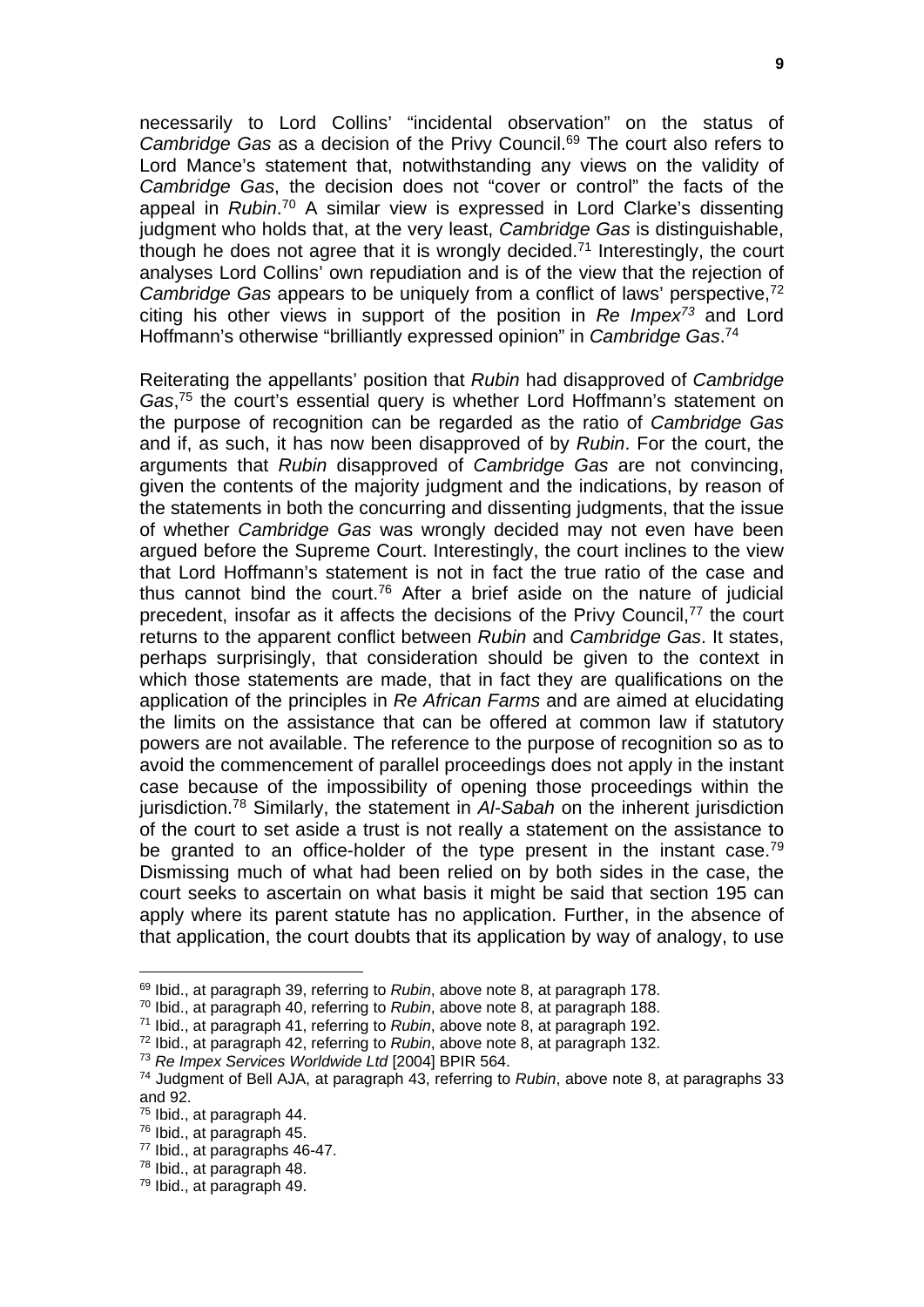the "principled approach" the Chief Justice suggests, has no basis at common law. As such, *Re Phoenix* and *Primeo* can have no bearing on determining what the position is at Bermudian common law, $80$  nor is the statement in *Cambridge Gas* on which much reliance has been placed the true ratio of the case and thus is not binding on the court. $81$ 

For the court, the fact a winding up order has been made in the Caymans in respect of a Cayman company with its sole link to Bermuda being that it was audited by the Dubai office of a Bermuda exempted partnership would not found jurisdiction for proceedings in Bermuda against the company and, further, would not found an application using the pretext of cross-border insolvency assistance for a section 195 order in circumstances where the office-holders would be unable to obtain an equivalent order in their own jurisdiction. In the court's view, this would be "unjustifiable forum shopping" that would be grounds for an appeal in the Singularis case.<sup>82</sup> As far as Saad was concerned, as the order opening liquidation proceedings could not be challenged, the issue was whether the discovery and production were properly made. This was determined, after some lengthy analysis as to the proper extent of discretion, by the court in the affirmative.<sup>83</sup> Consequently, the issue of compliance costs and security fell to be determined in the appellants' favour.84

## **Analysis and Impact**

Notwithstanding the existence of many initiatives aimed at providing crossborder support by way of assistance provisions in statutory or treaty form, developed in particular in the 20th century, on occasion such texts may not apply to the particular relationship between the jurisdictions concerned or to the subject matter of the case, on occasion also by reason of the nature of the debtor itself, as was the case in *Re Phoenix*. This necessitates recourse to the common law. In this context, assistance would depend on the willingness of courts to exercise their discretion to do so by appealing to principles they believed to apply to these cross-border situations, whether comity, convenience/expediency or benefit to creditors. Over the centuries that common law courts have been asked to assist, the jurisprudence has revealed many instances and types of cooperation offered, including recognition of proceedings and of the appointment of the office-holder,<sup>85</sup> recognition of the office-holder's title to assets or to pursue debts, $86$  ordering stays or discharge of domestic proceedings, <sup>87</sup> giving way to foreign proceedings in matters of determining parties' entitlements,<sup>88</sup> restraining

<sup>&</sup>lt;u>.</u> 80 Ibid., at paragraph 50.

<sup>&</sup>lt;sup>81</sup> Ibid., at paragraph 51.

<sup>82</sup> Ibid., at paragraph 52.

<sup>83</sup> Ibid., at paragraphs 53-61.

<sup>84</sup> Ibid., at paragraph 62-63.

<sup>85</sup> There are some very early examples of this, including in *Solomons v Ross* (1764) 1 Hy. Bl. 131n; 126 ER 79; *Sill v Worswick* (1781) 1 H. Bl. 665.

<sup>86</sup> *Bergerem v Marsh* (1921) B&CR 195; *Schemmer and Ors v Property Resources Ltd and Ors* [1975] 1 Ch 273.

<sup>87</sup> *Re Queensland Mercantile Agency* (1888) 58 LT 878.

<sup>88</sup> *Banque Indosuez SA v Ferromet Resources Inc* [1993] BCLC 112.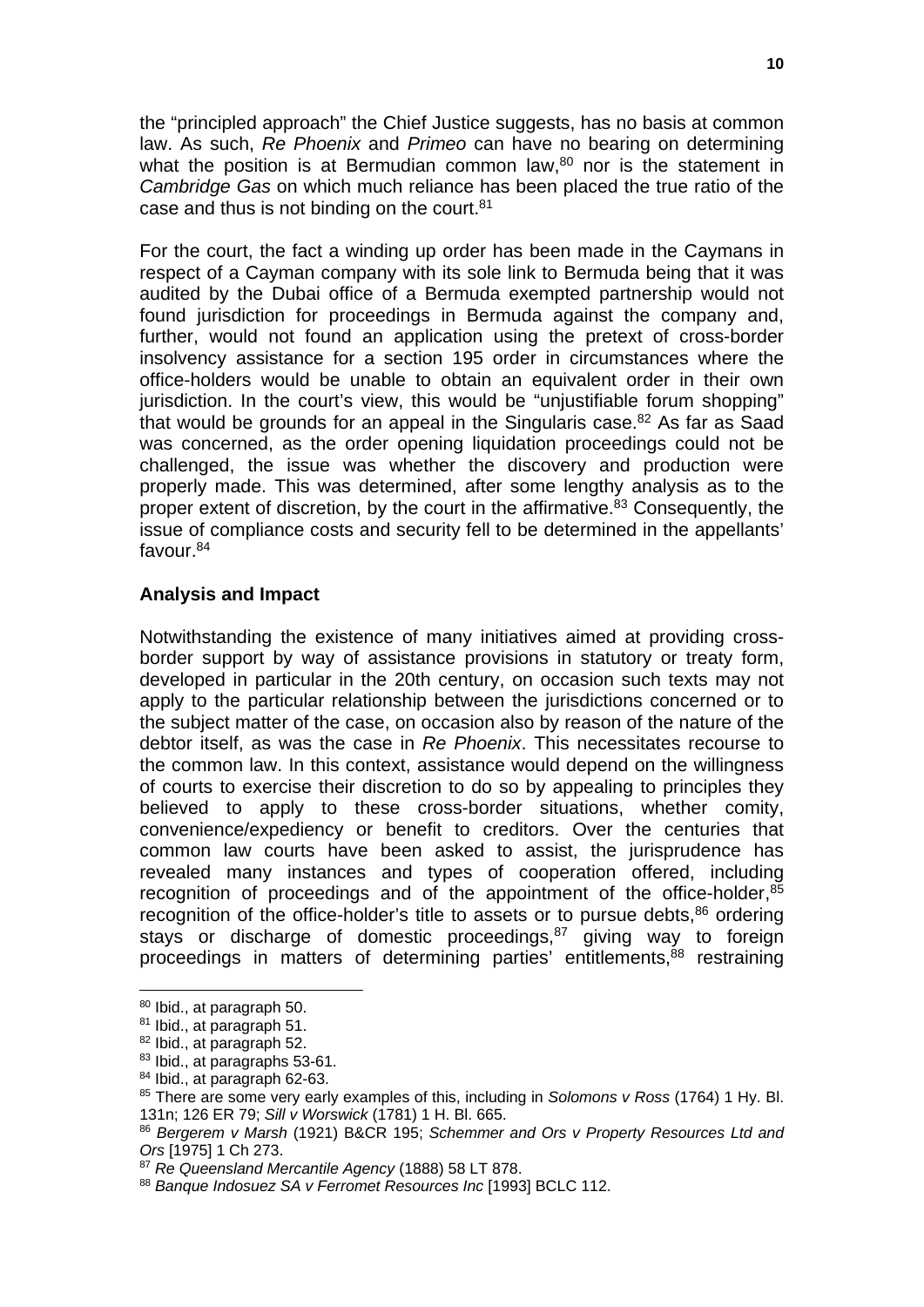actions by creditors (including universal injunctions), $89$  requiring the examination and production of documents, $90$  mandating the remittance of funds to office-holders for the purpose of foreign proceedings<sup>91</sup> as well as approving a reconstruction scheme voted on by the creditors. $92$  The doctrine of ancillary assistance, by which courts would initiate liquidations of the debtor's business within the jurisdiction to assist foreign proceedings, is also of some vintage, although now the authority tends to come from statute.<sup>93</sup>

In this light, the decision in *Re Phoenix* does not at first seem surprising. All the court is seemingly doing is, following recognition of his appointment, capacity and status, authorising the foreign office-holder to bring proceedings in the United Kingdom to pursue a debt. The basis, though, for the action is not an acknowledged debt, nor is the action simply the enforcement of a foreign money judgment that would undoubtedly already comply with the common law canons referred to in *Rubin*, but the bringing of a claim for a debt alleged to be owed to the debtor's estate by reason of a transaction that infringes the canons of insolvency law, notably those on claw-back or vulnerable transactions. These types of claims are becoming increasingly the norm in insolvency, particularly in large-scale financial insolvencies, where disputes over the origins, use and destination of funds result in contending ownership/property claims that require to be resolved. The vehicle for the action is also a novelty: the foreign office-holder is being authorised to use a provision of domestic insolvency law that is normally accessible only if a domestic or ancillary liquidation is opened of if the assistance provision in domestic law so provides.94 The offer of this vehicle is made by the court seemingly because of the injunction in favour of active assistance, lately uttered in *Cambridge Gas*, but going back to many cases before this, including *Re African Farms*. The effect is to offer a tool to the office-holder that might not otherwise be available in furtherance of the view that assistance includes doing what a domestic court could have done in the event of a domestic insolvency.95 *Primeo* picks this principle up and runs with it, holding that domestic claw-back provisions are similarly available to a foreign office-holder. Moreover, the court will do so on the basis of treating the debtor as if it were in ancillary liquidation, although quite clearly it could not fall within the jurisdiction provisions of the statute.

In the Bermudian case, whose subject is an examination and production of documents order, the judge at first instance is able to accept the rationale for following the path illuminated by *Re Phoenix* and *Primeo*. He states that the powers being extended by way of assistance are, at the very least, common law creations guided by the scope and extent of the equivalent statutory

<sup>89</sup> *Re Vocalion (Foreign) Ltd* [1932] 2 Ch 196.

<sup>90</sup> *Re Impex Services Worldwide Ltd* [2004] BPIR 564.

<sup>91</sup> *Re BCCI (No 10)* [1997] Ch 213.

<sup>92</sup> *Re English, Scottish and Australian Chartered Bank* [1893] 3 Ch 385.

<sup>93</sup> Sections 221 and 225, Insolvency Act 1986 (United Kingdom).

<sup>94</sup> Section 426, Insolvency Act 1986 (United Kingdom) which allows the court receiving a request from the court of a relevant country or territory, to apply the "insolvency law which is applicable by either court in relation to comparable matters falling within its jurisdiction", subject to any considerations of private international law that might arise.

<sup>95</sup> *Re Phoenix*, above note 10, at paragraph 62, also echoing statements in *Cambridge Gas*.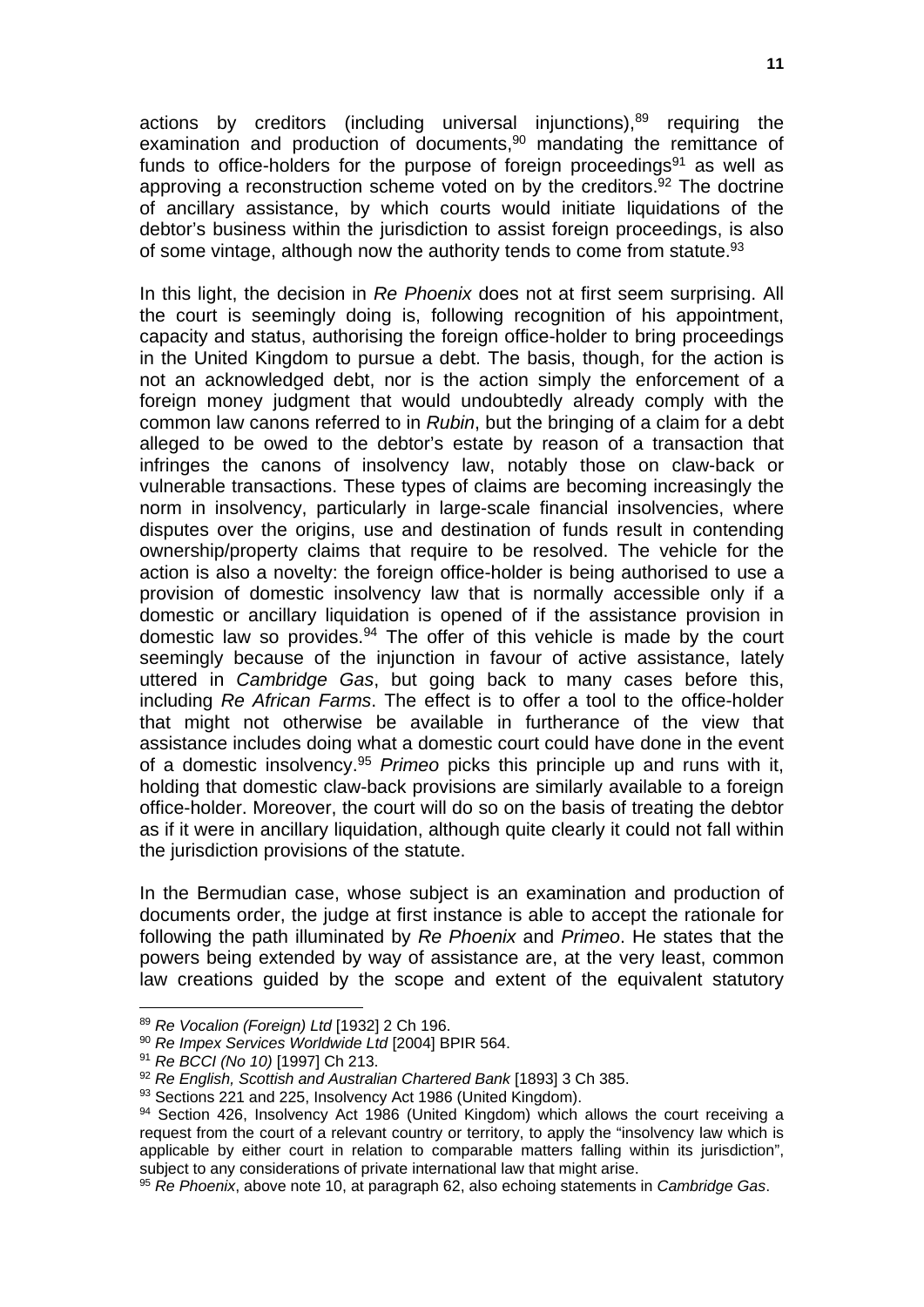provisions in insolvency, even if the latter would not apply. However, a wider and more radical view might be to see, as in *Re Phoenix* and *Primeo*, that the powers are in fact those in the statute, whose extension in aid of foreign proceedings is amply justified by the precept on active assistance, which may be usefully summarised as: if the court assists, it makes available all of its available law, meaning the common law and also any appropriate rules that are statute based, unless to do so would denature the purpose of the statute itself.96 This is not so far from the view in *Cambridge Gas*, in which its expansive view on assistance is stated as being qualified by any domestic statutory rule militating to the contrary. Interestingly, this view is comforted by the question asked in the instant proceedings as to the effect of the recognition order. For the judge, the possibility is that simply recognising foreign proceedings and the appointment of an office-holder has the effect of "domesticating" the foreign order and making it enforceable by whatever means available, including through the extension of all available law. Unlike in *Primeo*, however, the judge is reluctant to state that this step is to be treated as equivalent to the opening of ancillary proceedings and would leave the precise extent of the provisions that could be invoked to be determined by the courts, albeit with the active assistance principle uppermost in their minds.

In the Court of Appeal, however, the statements made as to the extent of the common law assistance principle do not help clarify what should be the position at Bermudian common law. The statements at best represent desirable aims, but do not reflect concrete approaches to judicial assistance. Though the court is of the view that *Rubin* and *Cambridge Gas* can be read together and are not necessarily opposed in their impact, it does not read the impact as leading to the permissive granting of powers under a statute usually employed in a domestic liquidation to a foreign office-holder, even in aid of foreign proceedings. A more restrictive reading by the court of what powers exist within the court's inherent jurisdiction is comforted here by what it regards as the tenuous link the Cayman entity and the order sought have to Bermuda, such as to qualify the attempt to seek discovery and production in Bermuda as a form of forum-shopping. This, the Court of Appeal will not countenance as being a legitimate use of the powers, even if they were available as the judge at first instance thought they might. As to what powers might be available and in what circumstances, the court does not say. What it does state, however, is that the expansive view in *Cambridge Gas* of what judicial assistance is, a view incidentally reflected in much jurisprudence around the world, cannot be read in the way that so many have sought in order to justify the extension of assistance in areas uncontemplated by existing judicial practice.

## **Summary**

1

The common law has had vocation in the past and in many jurisdictions to come to the aid of the foreign office-holder and of foreign proceedings. On an incremental basis, the view has been taken, whether in reliance on comity and general judicial practice or on principles appropriate to insolvency such as

<sup>96</sup> This is in fact how section 426, Insolvency Act 1986 (United Kingdom) is intended to work.